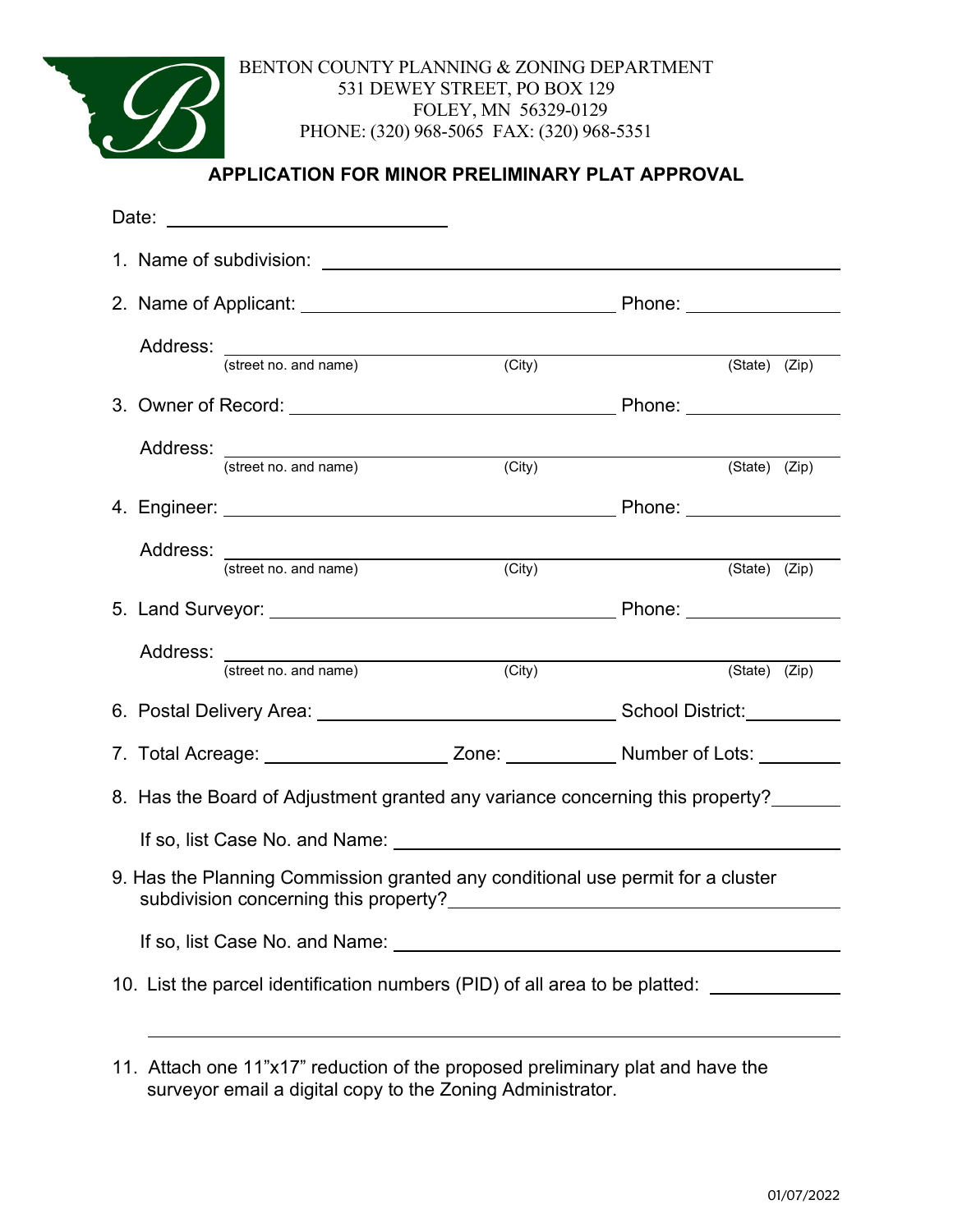- 12. Submit copies of the soil borings for each proposed lot.
- 13. Signature and address of person submitting the plat and all required documentation.

|                                                                                                                                                                                                                                | <b>Printed Name:</b> Printed Name: |               |  |  |  |  |  |
|--------------------------------------------------------------------------------------------------------------------------------------------------------------------------------------------------------------------------------|------------------------------------|---------------|--|--|--|--|--|
| Signature                                                                                                                                                                                                                      | (street)                           |               |  |  |  |  |  |
|                                                                                                                                                                                                                                | (City)                             | (State) (Zip) |  |  |  |  |  |
|                                                                                                                                                                                                                                |                                    |               |  |  |  |  |  |
| For Office Use Only                                                                                                                                                                                                            |                                    |               |  |  |  |  |  |
| Receipt Number: National Property of the Contract of the Contract of the Contract of the Contract of the Contract of the Contract of the Contract of the Contract of the Contract of the Contract of the Contract of the Contr | Date Submitted:                    |               |  |  |  |  |  |
| Platting Committee Meeting: Network of the Committee Meeting:                                                                                                                                                                  |                                    |               |  |  |  |  |  |
| <b>Planning Commission Public Hearing: Example 2014</b>                                                                                                                                                                        |                                    |               |  |  |  |  |  |
| Fee: \$400                                                                                                                                                                                                                     |                                    |               |  |  |  |  |  |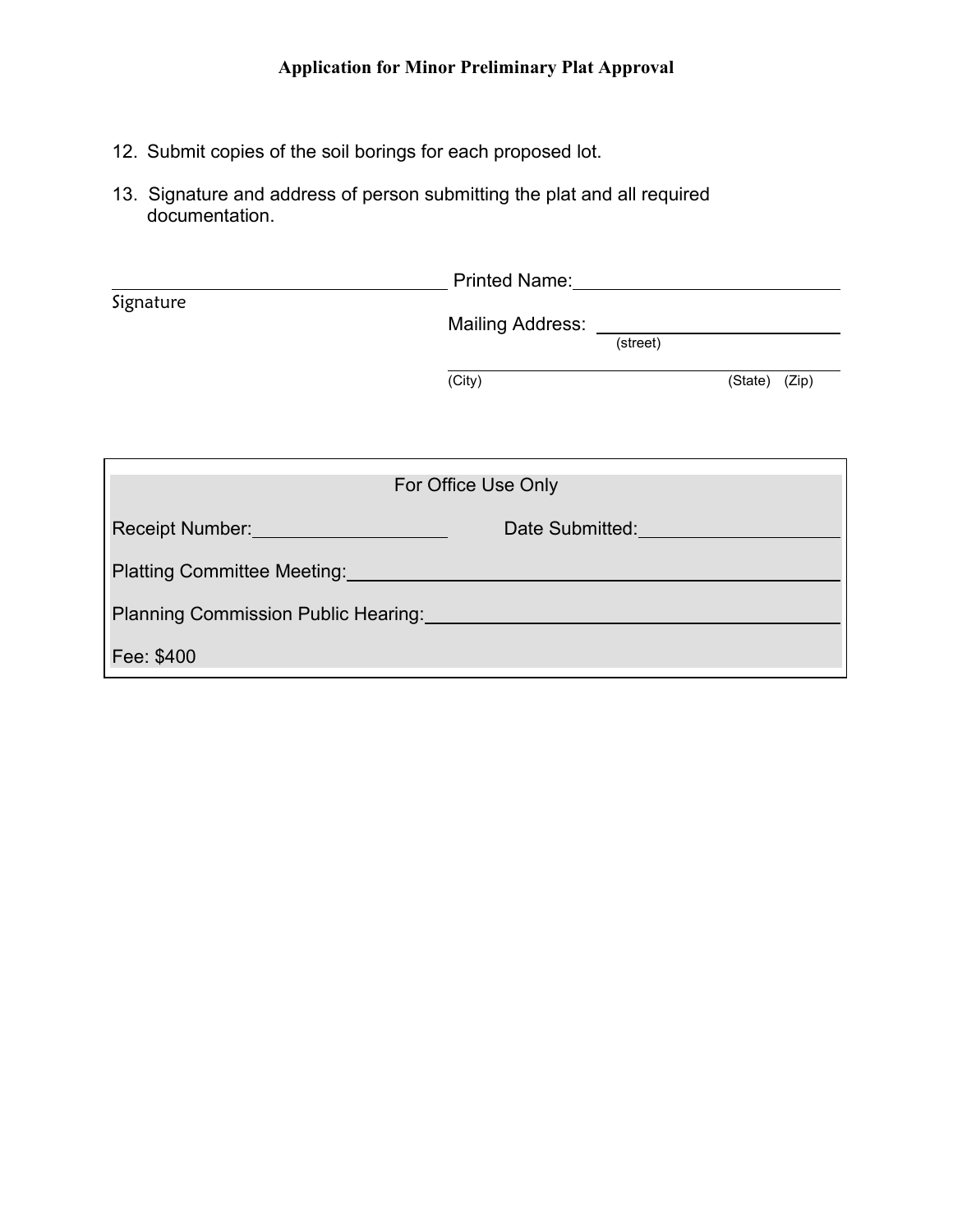### **Summary of the Platting Process**

#### Preliminary Plat Application

- Completed application signed by the owner, one 11"x17" reduction and a digital copy need to be submitted to Planning & Zoning Department along with the application fee. Soil borings and wetland delineation are required to be submitted with the application.
- The application will be scheduled for the Planning Commission when all the information is received.

#### Meetings

- Townships typically require a separate public review of proposed plats and you will need to arrange that meeting with the Township. The Township should review the plat prior to the Planning Commission meeting. The Township can provide comments on the attached acknowledgement form.
- The Parks Commission may review the plat and make a recommendation to the County Board on whether to accept a dedication of land (typically 10%) or contribution in lieu of dedication (typically \$600 per lot). In some cases an easement may be requested for trails.
- The Platting Committee will review the plat. The Platting Committee is a technical review of the application by staff. Notice will be sent on the time and date of the meeting if a meeting is necessary. Attendance by the owner and/or surveyor is welcomed but not required.

#### Planning Commission Public Hearing

- The Planning Commission public hearing will review and take action on the preliminary plat. Your attendance is required and failure to attend typically results in the application being continued to a future meeting. A public notice is sent to the newspaper and residents within ½ mile of the plat. You will receive a copy of the staff report and reminder of the meeting date and time prior to the meeting.

#### County Board Public Hearing

- After the Planning Commission approves the preliminary plat you are required to update your abstract and have a title opinion prepared by an attorney at law based upon the examination of the title. Any deed restriction should be incorporated at this time.
- If there is a mortgage involved the mortgage company will need to consent to the plat, release the area being platted from the mortgage or sign the plat.
- After Planning Commission approval your surveyor should prepare the final plat and submit to the County Surveyor for review. There is a fee for the County Surveyor review that will need to be submitted at this time. The title opinion is required for the plat review.
- Once the County Surveyor determines that the final plat meets the statutory submission requirements one  $11"x17"$  reduction and a digital copy needs to be submitted with the application and fee to the Planning & Zoning Department.
- Once the above steps have been completed a County Board meeting will be scheduled for the final public hearing, if a public hearing is necessary. This meeting is also advertised and notices sent to adjacent residences. Attendance at the Board meeting is expected.

#### Recording the Plat

- After approval you need to request your surveyor to prepare the mylars.
- You will need to obtain the signatures on the mylars for all non-County agencies (including the township supervisor).
- The signed mylars should be delivered to the Planning  $&$  Zoning Department and they will be circulated for County signatures.
- At this time you can also submit a check for recording the plat and other documents to the County Recorders office. The park dedication fees can be paid at this time to the Planning & Zoning Department. The full year taxes will also be required to be paid to the Auditor-Treasurer prior to the plat being recorded.
- Once the plat is recorded, deeds for the lots will have to be created before the lots can be sold.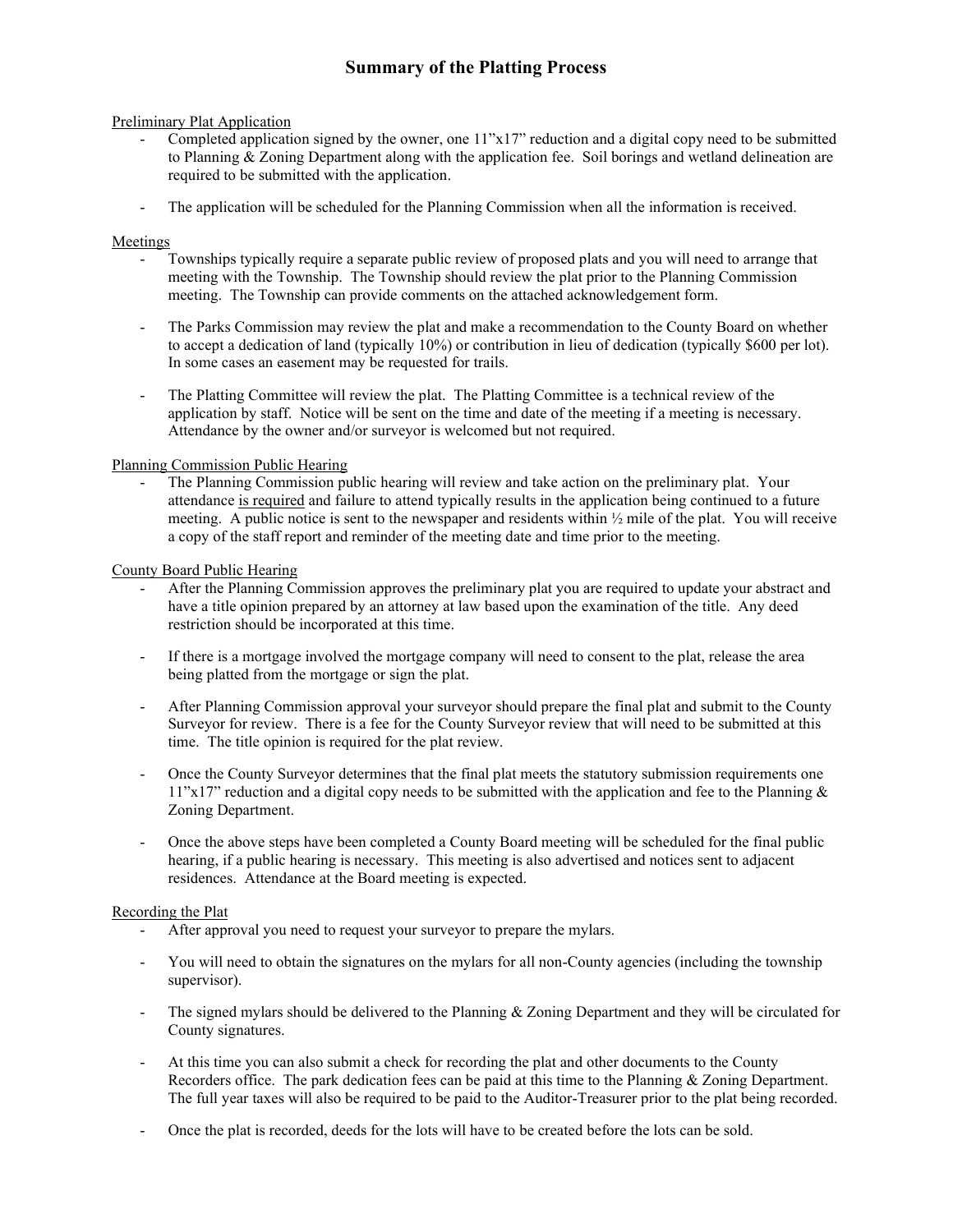### **Township Acknowledgement Form**

| The Township hereby acknowledges that the Township reviewed the Plat titled           |  |       |  |  |  |  |  |
|---------------------------------------------------------------------------------------|--|-------|--|--|--|--|--|
|                                                                                       |  |       |  |  |  |  |  |
| (was/was not) presented at a public meeting dated ____________________. The Township  |  |       |  |  |  |  |  |
| acknowledges they reviewed the plat in terms of roads, access, right-of-way, and fire |  |       |  |  |  |  |  |
| protection and have the following comments:                                           |  |       |  |  |  |  |  |
|                                                                                       |  |       |  |  |  |  |  |
|                                                                                       |  |       |  |  |  |  |  |
|                                                                                       |  |       |  |  |  |  |  |
|                                                                                       |  |       |  |  |  |  |  |
|                                                                                       |  |       |  |  |  |  |  |
| Dated this ___________ day of ______________, 20___.                                  |  |       |  |  |  |  |  |
|                                                                                       |  |       |  |  |  |  |  |
| Signature                                                                             |  | Title |  |  |  |  |  |
| Signature                                                                             |  | Title |  |  |  |  |  |
| Signature                                                                             |  | Title |  |  |  |  |  |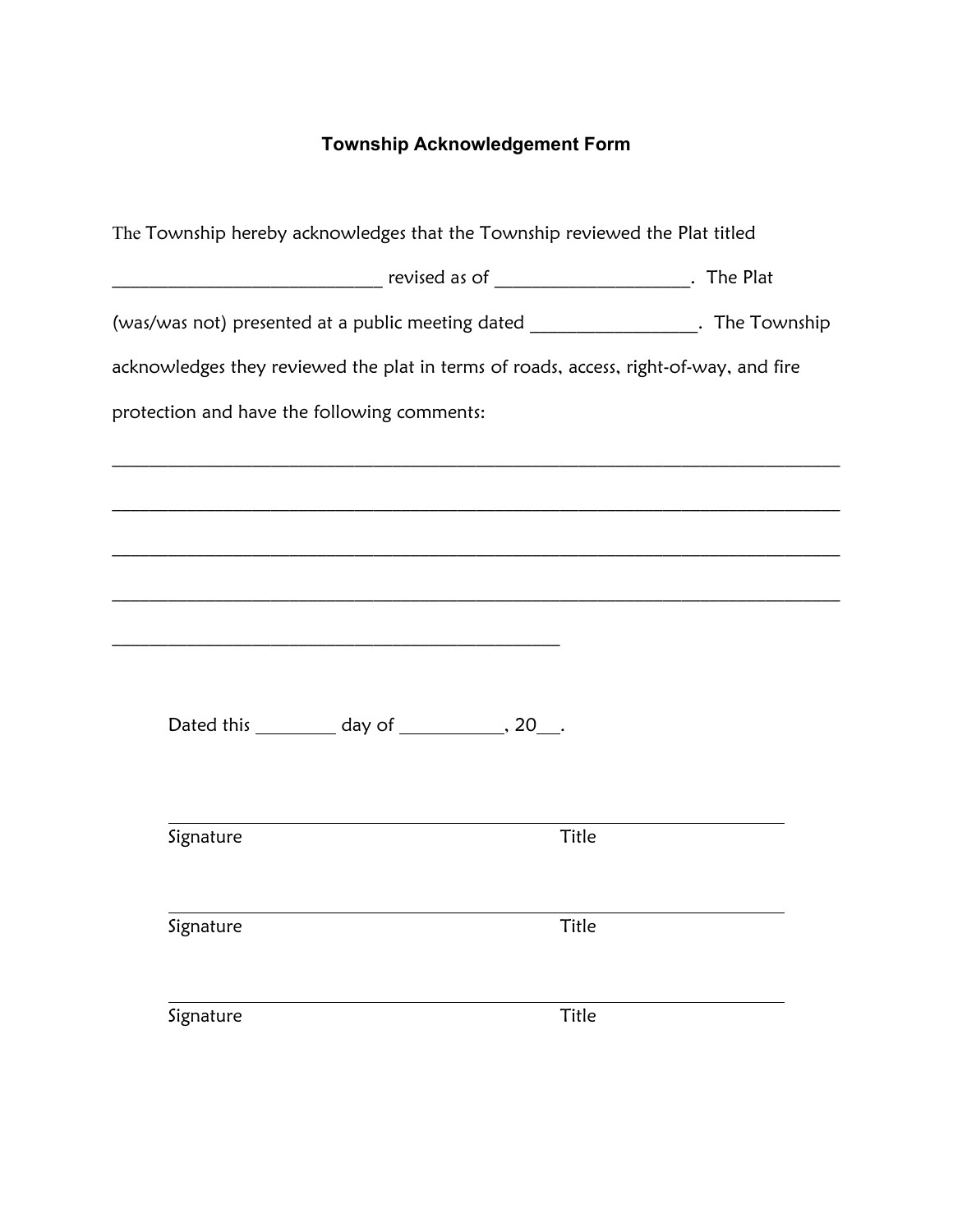## TOWNSHIP RESOURCE INFORMATION

Townships are required to sign the final plat and are requested to review and sign an acknowledgement form for the preliminary plat. Some townships require that the plat be presented at a Township public meeting prior to approving a plat. Please contact the township early in the process to prevent delays. Please note that meetings dates and times may have changed so verify with the Township.

Alberta: Meeting Day: 1<sup>st</sup> Tuesday of the month  $\omega$  8:00 PM Township Hall Location: 10716 Pine Road NE -- Foley. Clerk: Robert Thaler 320-387-3466 [thaler4@jetup.net](mailto:thaler4@jetup.net)

Alberta requests that plats with a Township road involved be presented at their meeting.

Gilmanton: Meeting Day: 1<sup>st</sup> Tuesday of the month  $\omega$  7:30 PM Township Hall Location: 8475 - 105th Ave. NE -- Foley. Clerk: Patricia Lezer 320-387-3272 [pl.gilmanton@jetup.net](mailto:pl.gilmanton@jetup.net)

Gilmanton Township will not sign plats or acknowledgement forms without a public meeting being conducted first. Please attend a township meeting with the plat early in the process to avoid delays. Township will only sign plats at a public meeting.

Glendorado: Meeting Day: Last Thursday of the month @ 7:00 PM Township Hall Location: 792 - 190th Ave. NE -- Princeton. Clerk: JoDee Kampa, 320-980-3232 (2755 Ronneby Rd NE, Foley) [jodeekampa@gmail.com](mailto:jodeekampa@gmail.com)

Glendorado requests applicants contact the clerk to schedule the plat for a public meeting early in the process. Meetings maybe held at the Clerk's residence

Graham: Meeting Day: 2nd Monday of the month @ 8:00 PM Township Hall Location: 14255 - 45th Ave. NE -- Rice. Clerk: Deb Scott 320-241-8595 [grahamtwp@jetup.net](mailto:grahamtwp@jetup.net)

Graham requests you contact the Clerk to schedule the plat for a public meeting early in the process.

Granite Ledge: Meeting Day: 2nd Wednesday of the month @ 7:00 PM Township Hall Location: 14965 - 130th St. NE – Foley. Clerk: Kathy Gorecki 320-355-2382 [graniteledgetownship@jetup.net](mailto:graniteledgetownship@jetup.net)

Granite Ledge requests you contact the clerk or supervisor early in the process. Township will sign plats or acknowledgement forms only at public meeting.

Langola: Meeting Day: 3rd Wednesday of the month @ 7:00 PM Township Hall Location: Rice City Hall -- 205 Main St. E. – Rice. Clerk: Anita Sevoila 320-266-5324 [daseviola@gmail.com](mailto:daseviola@gmail.com)

Langola requests applicants contact the clerk to schedule the plat for a public meeting early in the process. [www.langolatownship.org](http://www.langolatownship.org/)